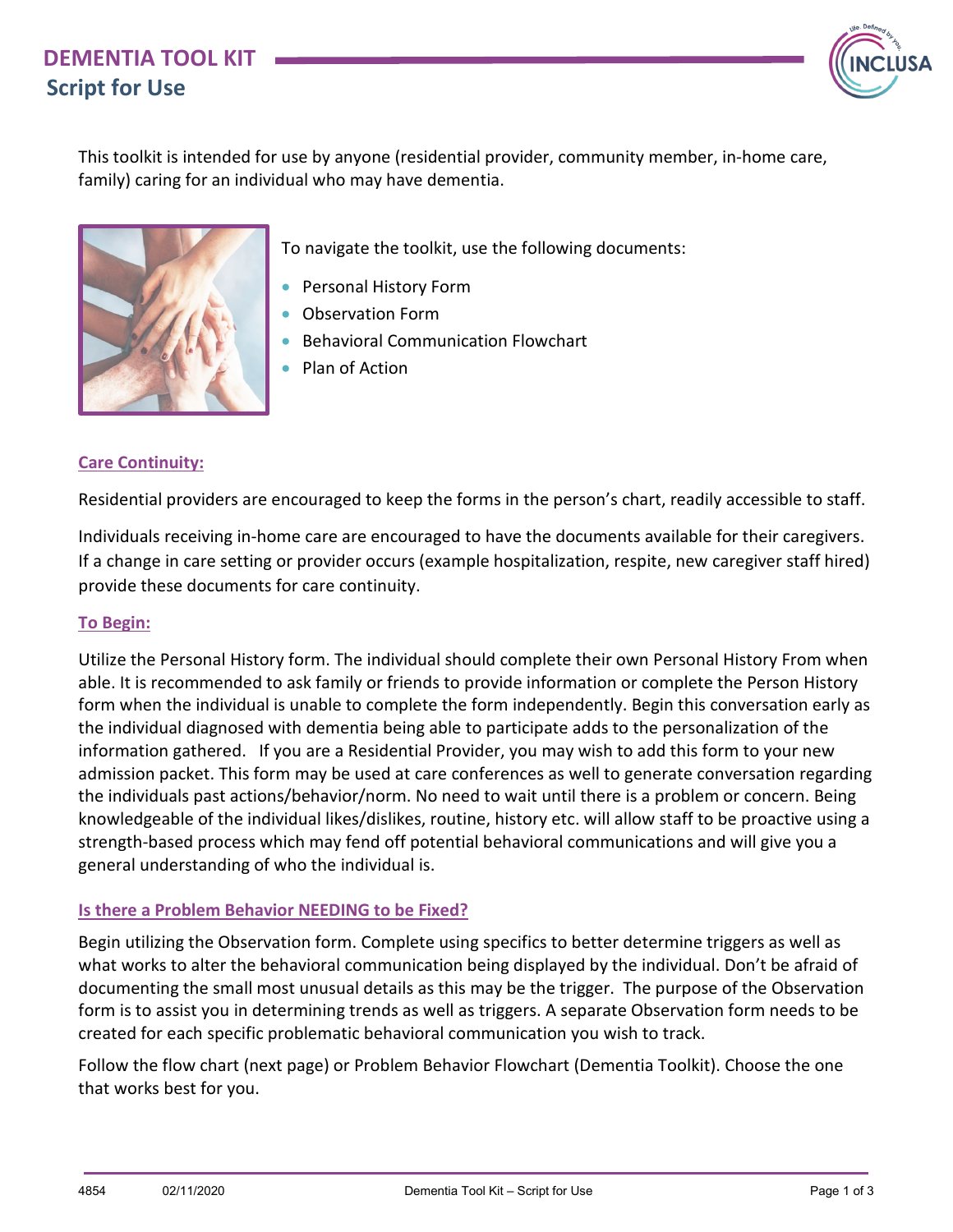# **DEMENTIA TOOL KIT Script for Use**



Does the behavior put someone at RISK?

- $\triangleright$  No This is not really a PROBLEM behavior for the person with dementia. It may be irritating or embarrassing for the caregiver, but it is really a "SO WHAT" behavior.
	- $\checkmark$  Learn to let it go!
	- $\checkmark$  Leave it alone!
	- $\checkmark$  Don't sweat the small stuff!
- $\triangleright$  Yes It is time to PROBLEM SOLVE!
	- 1. Describe the behavior in detail using the *Observation Form*.
		- Where does it happen?
		- When does it happen?
		- Who is involved?
		- How does it start? Stop?
		- **What is said? Done?**
	- 2. Answer these questions using the *Personal History Form*. Consider emotional and physical unmet needs.
		- **Could the level of dementia explain some of this behavior?**
		- Could how the person is approached or helped have some impact?
		- Does the person have other medical or psychiatric conditions that might be active or a contributing factor?
		- **Could personal history (work, leisure, family, religion, personality, routines, etc.)** play a role?
		- Could the environment or cues in it be causing some of the trouble?
		- **Could the time of day or personal habits be a factor?**
	- 3. BRAINSTORM with the Puzzle Pieces
		- Partner with all formal supports and actively involved informal supports. You are not alone!
	- 4. Come up with a *PLAN OF ACTION*! See plan of action in paragraph below.
		- Decide on what to do
		- Decide **who** will do what
		- Decide **how** to do it
		- **Decide when to start it and when to look again**
	- 5. Are things better?
		- **P** Yes CELEBRATE! Woo-Hoo!
		- No RETHINK and problem solve again